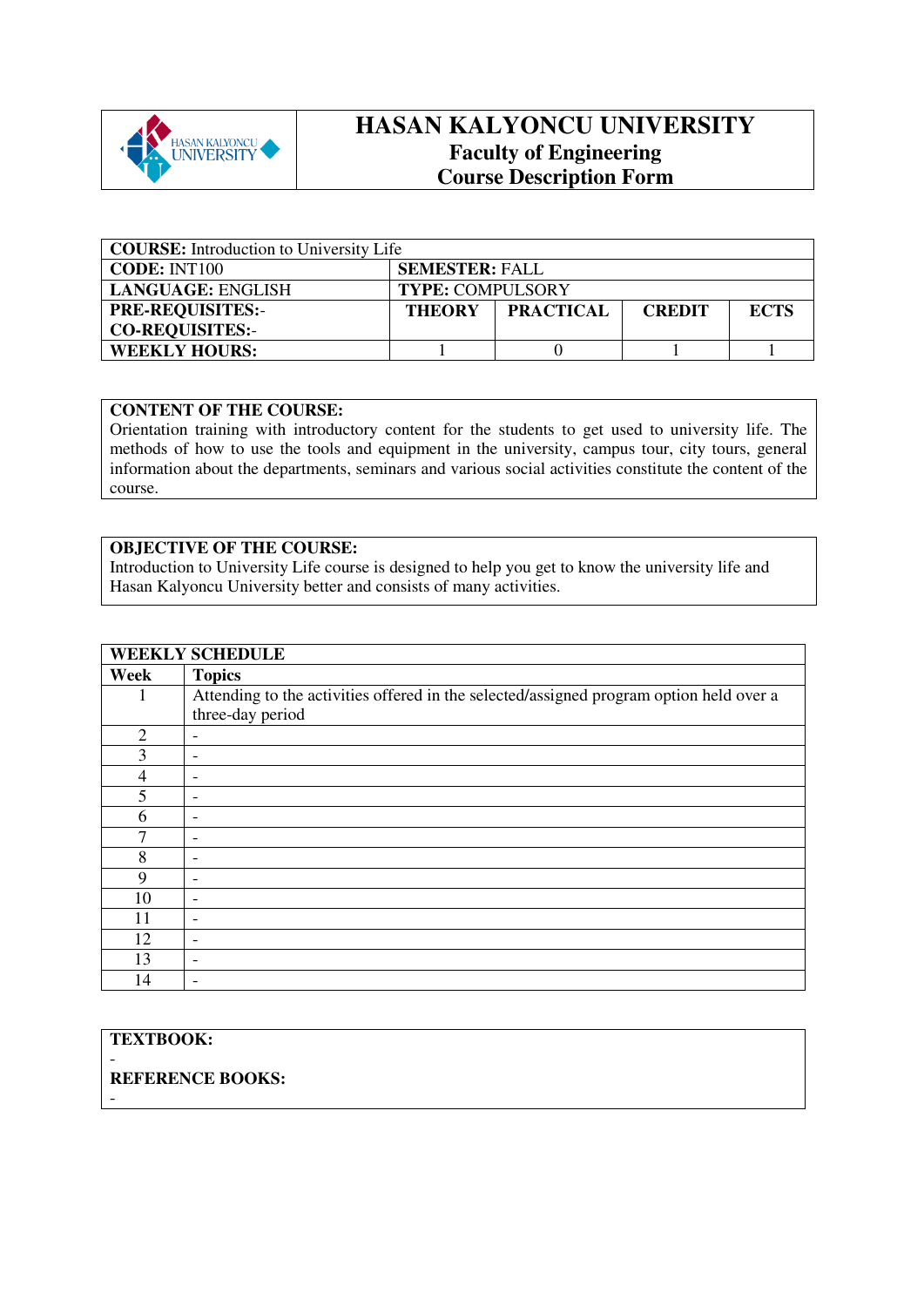| <b>EVALUATION SYSTEM:</b>    |                 |                |
|------------------------------|-----------------|----------------|
| <b>IN-TERM STUDIES</b>       | <b>QUANTITY</b> | PERCENTAGE (%) |
| Midterm Exam                 |                 |                |
| Homework                     |                 |                |
| Labworks                     |                 | 0              |
| Project                      |                 |                |
| Final Exam                   |                 | 100            |
| <b>TOTAL</b>                 |                 |                |
| <b>CONTRIBUTION OF</b>       |                 |                |
| <b>INTERM STUDIES TO</b>     |                 |                |
| <b>OVERALL GRADE</b>         |                 |                |
| <b>CONTRIBUTION OF FINAL</b> |                 |                |
| <b>EXAMINATION TO</b>        |                 | 100            |
| <b>OVERALL GRADE</b>         |                 |                |
| <b>TOTAL</b>                 |                 | 100            |

| <b>COURSE CATEGORY:</b>        | PERCENTAGE (%) |
|--------------------------------|----------------|
| Mathematics and Basic Sciences | %0             |
| Engineering                    | %C             |
| <b>Engineering Design</b>      | %0             |
| Social Sciences                | %100           |

| <b>TABLE OF ECTS / WORKLOAD:</b>              |                 |                 |              |  |  |  |  |
|-----------------------------------------------|-----------------|-----------------|--------------|--|--|--|--|
| <b>Activities</b>                             | <b>QUANTITY</b> | <b>Duration</b> | <b>Total</b> |  |  |  |  |
|                                               |                 | (Hour)          | Workload     |  |  |  |  |
| <b>Course Duration</b>                        | 13              |                 | 26           |  |  |  |  |
| Hours for off-the-classroom study (Pre-study, |                 |                 |              |  |  |  |  |
| practice)                                     |                 |                 |              |  |  |  |  |
| Mid-term                                      | $\Omega$        |                 | 0            |  |  |  |  |
| Final examination                             |                 |                 |              |  |  |  |  |
| Labworks                                      |                 |                 |              |  |  |  |  |
| Quiz                                          |                 |                 |              |  |  |  |  |
| <b>Total Work Load</b>                        |                 |                 | 27           |  |  |  |  |
| <b>Total Work Load / 30</b>                   |                 |                 | 0,9          |  |  |  |  |
| <b>ECTS Credit of the Course</b>              |                 |                 |              |  |  |  |  |

| <b>INSTRUCTOR(S):</b>         | Asst. Prof. Dr. Ulas Gülec |
|-------------------------------|----------------------------|
| <b>FORM PREPARATION DATE:</b> | 25.11.2019                 |

|                                              | PO1                                            | PO <sub>2</sub> | <b>PO3</b> | PO <sub>4</sub> | PO <sub>5</sub> | PO <sub>6</sub> | PO <sub>7</sub> | PO <sub>8</sub> | PO <sub>9</sub> | <b>PO10</b> | <b>PO11</b> |
|----------------------------------------------|------------------------------------------------|-----------------|------------|-----------------|-----------------|-----------------|-----------------|-----------------|-----------------|-------------|-------------|
| LO1                                          |                                                |                 |            |                 |                 |                 |                 |                 |                 |             |             |
| LO <sub>2</sub>                              |                                                |                 |            |                 |                 |                 |                 |                 |                 |             |             |
| PO: Program Outcomes   LO: Learning Outcomes |                                                |                 |            |                 |                 |                 |                 |                 |                 |             |             |
|                                              | Values: 0: None   1: Low   2: Medium   3: High |                 |            |                 |                 |                 |                 |                 |                 |             |             |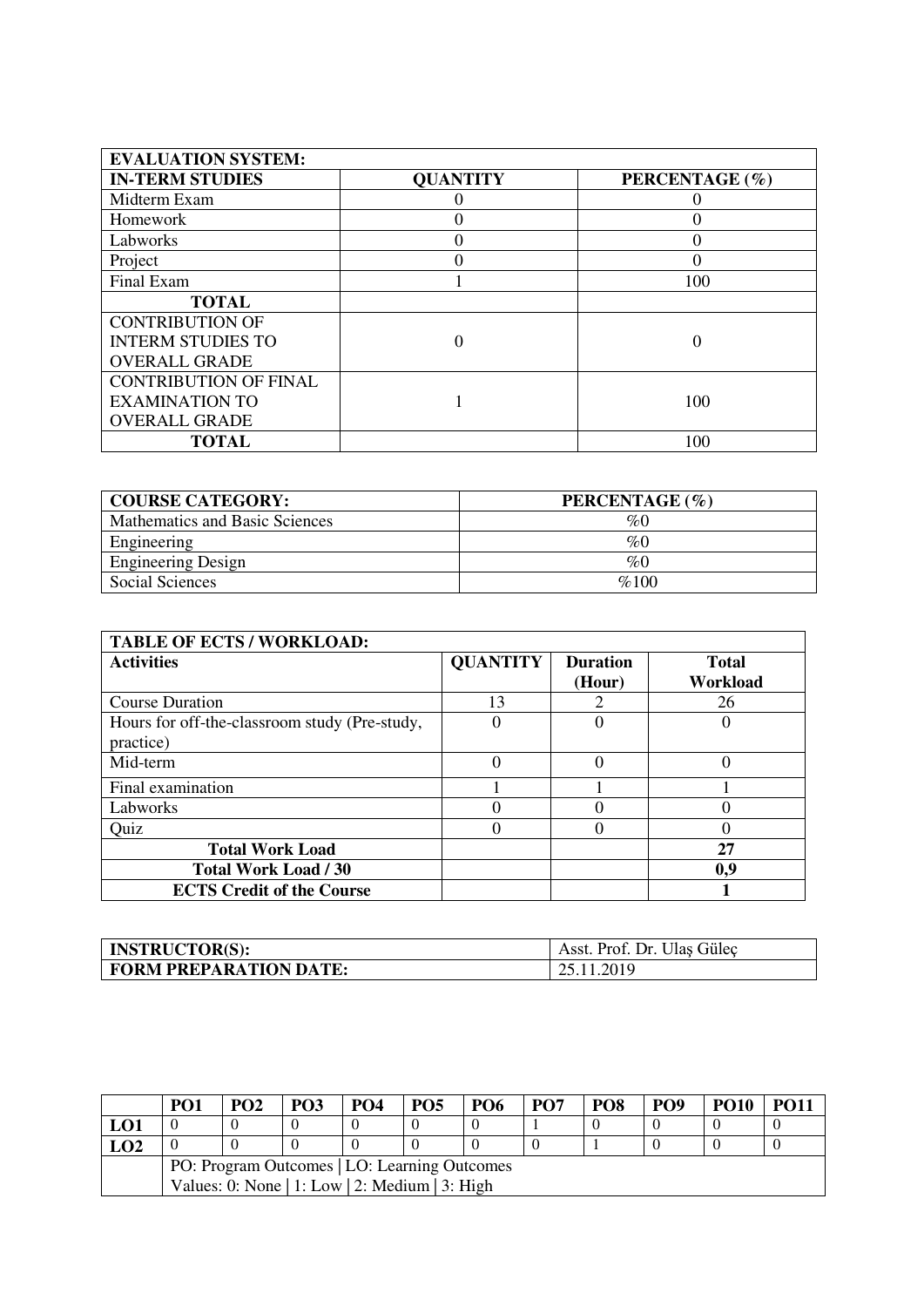| <b>LEARNING OUTCOMES OF THE</b>                                                         | <b>PROGRAM OUTCOMES:</b>                                                                          |  |  |  |  |
|-----------------------------------------------------------------------------------------|---------------------------------------------------------------------------------------------------|--|--|--|--|
| <b>COURSE:</b>                                                                          |                                                                                                   |  |  |  |  |
| LO1: Establish interaction with peers, faculty<br>and staff LO2: Develop strategies for | <b>PO1:</b> Adequate knowledge in mathematics,<br>science and engineering subjects pertaining to  |  |  |  |  |
| supporting educational and personal goals                                               | the relevant discipline; ability to use theoretical                                               |  |  |  |  |
|                                                                                         | and applied knowledge in these areas in                                                           |  |  |  |  |
|                                                                                         | complex engineering problems.                                                                     |  |  |  |  |
|                                                                                         | <b>PO2:</b> Ability to identify, formulate, and solve                                             |  |  |  |  |
|                                                                                         | complex engineering problems; ability to select                                                   |  |  |  |  |
|                                                                                         | and apply proper analysis and modeling<br>methods for this purpose.                               |  |  |  |  |
|                                                                                         | PO3: Ability to design a complex system,                                                          |  |  |  |  |
|                                                                                         | process, device or product under realistic                                                        |  |  |  |  |
|                                                                                         | constraints and conditions, in such a way as to                                                   |  |  |  |  |
|                                                                                         | meet the desired result; ability to apply modern                                                  |  |  |  |  |
|                                                                                         | design methods for this purpose.                                                                  |  |  |  |  |
|                                                                                         | PO4: Ability to devise, select, and use modern                                                    |  |  |  |  |
|                                                                                         | techniques and tools needed for analyzing and                                                     |  |  |  |  |
|                                                                                         | solving complex problems encountered in                                                           |  |  |  |  |
|                                                                                         | engineering practice;<br>ability to<br>employ<br>information technologies effectively.            |  |  |  |  |
|                                                                                         | <b>PO5:</b><br>Ability to design<br>and<br>conduct                                                |  |  |  |  |
|                                                                                         | experiments, gather data, analyze and interpret                                                   |  |  |  |  |
|                                                                                         | results for investigating complex engineering                                                     |  |  |  |  |
|                                                                                         | discipline specific<br>problems<br>research<br>or                                                 |  |  |  |  |
|                                                                                         | questions.                                                                                        |  |  |  |  |
|                                                                                         | PO6: Ability to work efficiently in intra-                                                        |  |  |  |  |
|                                                                                         | disciplinary and multi-disciplinary teams; ability                                                |  |  |  |  |
|                                                                                         | to work individually.                                                                             |  |  |  |  |
|                                                                                         | PO7: Ability to communicate effectively in<br>Turkish, both orally and in writing; knowledge      |  |  |  |  |
|                                                                                         | of a minimum of one foreign language; ability to                                                  |  |  |  |  |
|                                                                                         | write effective reports and comprehend written                                                    |  |  |  |  |
|                                                                                         | reports, prepare design and production reports,                                                   |  |  |  |  |
|                                                                                         | make effective presentations, and give and                                                        |  |  |  |  |
|                                                                                         | receive clear and intelligible instructions.                                                      |  |  |  |  |
|                                                                                         | <b>PO8:</b> Recognition of the need for lifelong                                                  |  |  |  |  |
|                                                                                         | learning; ability to access information, to follow                                                |  |  |  |  |
|                                                                                         | developments in science and technology, and to                                                    |  |  |  |  |
|                                                                                         | continue to educate him/herself.<br><b>PO9:</b> Consciousness to behave according to              |  |  |  |  |
|                                                                                         | ethical principles and professional and ethical                                                   |  |  |  |  |
|                                                                                         | responsibility; knowledge on standards used in                                                    |  |  |  |  |
|                                                                                         | engineering practice.                                                                             |  |  |  |  |
|                                                                                         | PO10: Knowledge about business life practices                                                     |  |  |  |  |
|                                                                                         | such as project management, risk management,                                                      |  |  |  |  |
|                                                                                         | change<br>management;<br>and<br>awareness<br>in                                                   |  |  |  |  |
|                                                                                         | entrepreneurship, innovation; knowledge about                                                     |  |  |  |  |
|                                                                                         | sustainable development.                                                                          |  |  |  |  |
|                                                                                         | <b>PO11:</b> Knowledge about the global and social<br>effects of engineering practices on health, |  |  |  |  |